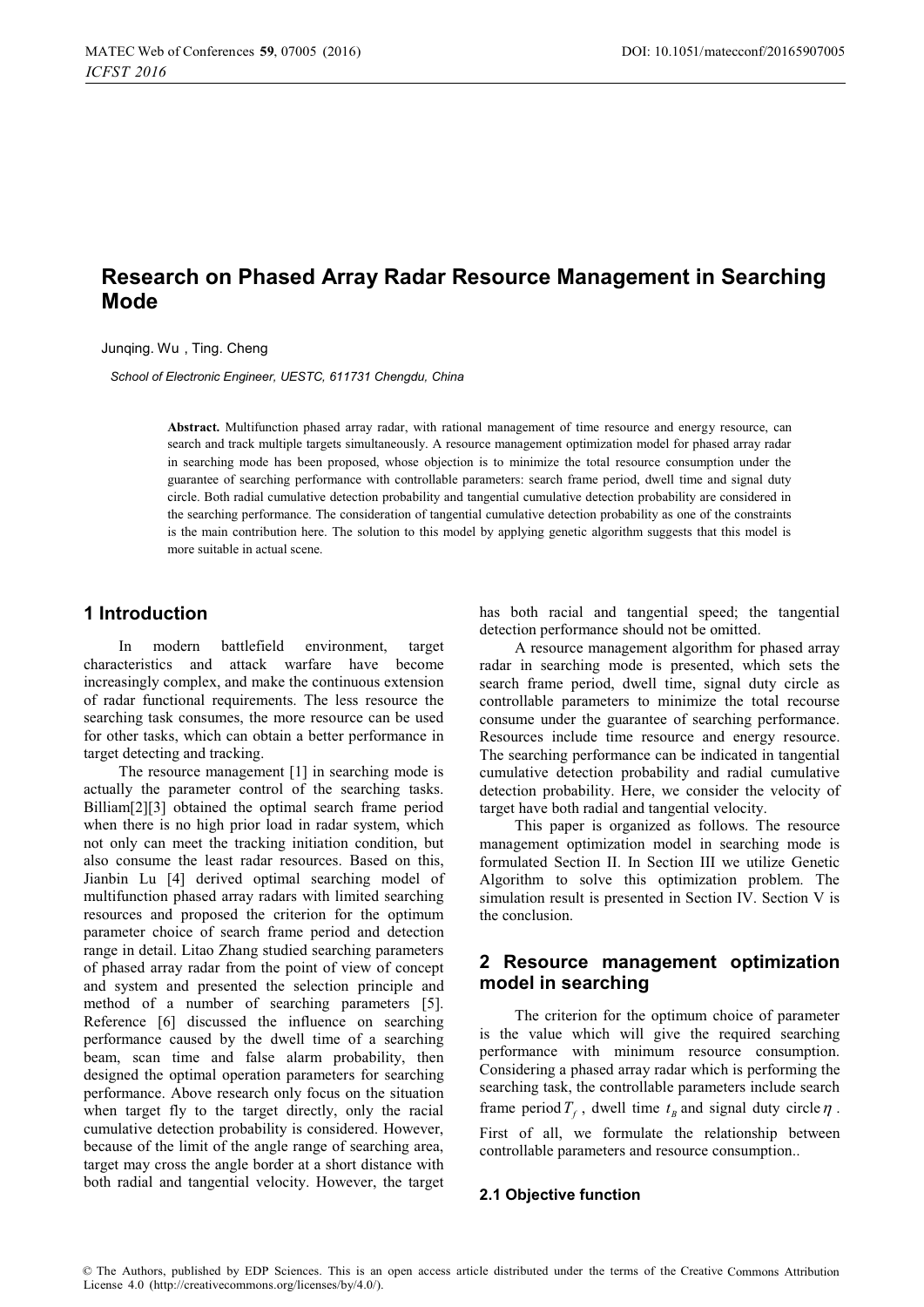Let  $\eta$ ,  $t_B$ ,  $T_f$  be the parameters of searching task in the surveillance space. Search frame period  $T_f$  and dwell time  $t_B$  reflect the time resource consumption,  $\eta$ indicates the energy resource consumption. Considering the time and energy resource consumption synthetically, the objective function can be calculated as,

$$
\min_{(\eta, t_B, T_f)} c_1 \frac{t_B N_B}{T_f} + c_2 \eta \tag{1}
$$

where  $N_B$  is the number of dwell beams in searching area. The values of  $c_1, c_2$  show the importance of different resources.

#### **2.2 Constraint conditions**

Here, the relationship between controllable parameters and searching performance is formulated. That is, we formulate the constraint conditions. In [2], searching performance is defined in terms of the track formation range. It supposed that the velocity of the target only have a radial component. However, in actual scene, target approach also with a tangential velocity component. Therefore, similarly to the concept of track formation range, the track formation angle is defined in this paper. We use these two indices to describe the searching performance.

Firstly, we show the case that target approach to radar only with radial velocity. Donate the largest operational range provided by radar system as  $R_s$ . Assume the target is approaching with a radial velocity of *v* , track formation range is  $R<sub>t</sub>$ . Thus the radial cumulative detection probability 2 is

$$
P_d(R_t) = \frac{1}{\Delta r} \int_{R_s - \Delta r}^{R_s} \left\{ 1 - \prod_{i=0}^{\left\lceil \frac{R_s - R_t}{\Delta r} \right\rceil} \left[ 1 - P_{dc} \cdot P_{di}(r - i\Delta r) \right] \right\} dr \tag{2}
$$

where  $\lceil . \rceil$  means rounding down to the nearest integer,  $\Delta r = vT_f$  is the radial range during  $T_f$ .  $P_{dc}$  is the probability of successful confirmation,  $P_{di}(r - i\Delta r)$  is the single detection probability at range  $r - i\Delta r$ , which is related to the signal to noise ratio.

$$
P_{di} = P_{fa}^{\frac{1}{1+SNR_i}}
$$
 (3)

where  $P_{fa}$  is the probability of false alarm. According to the radar function 7, signal to noise ratio can be written as

$$
SNR_i = \frac{P_i \eta G_i G_r \lambda^2 \sigma t_B}{\left(4\pi\right)^3 \left(r - i v T_f\right)^4 k T_0 F_n L_{tot}}
$$
(4)

In order to guarantee the searching performance, the radial cumulative detection probability has to reach a certain threshold  $P<sub>D</sub>$ . Then

$$
P_d(R_t) \ge P_D \tag{5}
$$

 Secondly, we analyze the case which target approach to radar only with tangential velocity. Donate the angle searching range as  $\left[\theta_1, \theta_2\right]$  . Assume the target is approaching with a tangential velocity of  $v_x$ , track formation angle is  $\theta$ ,

$$
\theta_i = (\theta_2 - \theta_1) Q, Q \in (0,1)
$$
\n<sup>(6)</sup>

That is to say, when target fly from angle  $\theta_1$  to  $\theta_s$ ,  $\theta_s = \theta_1 + \theta_2$ , the tangential cumulative detection probability should reach a certain threshold to guarantee the searching performance. Fig.1 shows a visualization definition of track formation angle. Suppose that the target fly into the searching area at time  $t_0$ , and fly to angle  $\theta_s$  at time  $t_{\text{max}}$ .

$$
t_{\text{max}} = t_0 + \frac{\theta_t R_x}{v_x} \tag{7}
$$

 $R<sub>x</sub>$  is the radial range when target fly into searching area along tangential direction.

 Now calculate the tangential cumulative detection probability during  $[t_0, t_{\text{max}}]$ . Fig.2 shows the changes of radar beam pointing and target's direction with time. In fig.2, bold line describes the relation of radar beam pointing to time. This is a periodic function of  $T<sub>f</sub>$ .

 To a certain beam, the range of beam pointing is  $\left[ B_w(i-1) + \theta_1, B_w(i) + \theta_1 \right]$  during the time interval  $\left[T_f(j-1)+(i-1)t_B, T_f(j-1)+it_B\right]$ . The dash dot line represents the target angle position changing with time which can be expressed as

$$
\theta_t(t) = \frac{v_x(t - t_0)}{r_x} + \theta_1 \tag{8}
$$

 The intersections of these two lines represent that the radar illuminates the target. But the dwell time on the target is different in different encounter time. Here, just call the dwell time on target the real dwell time.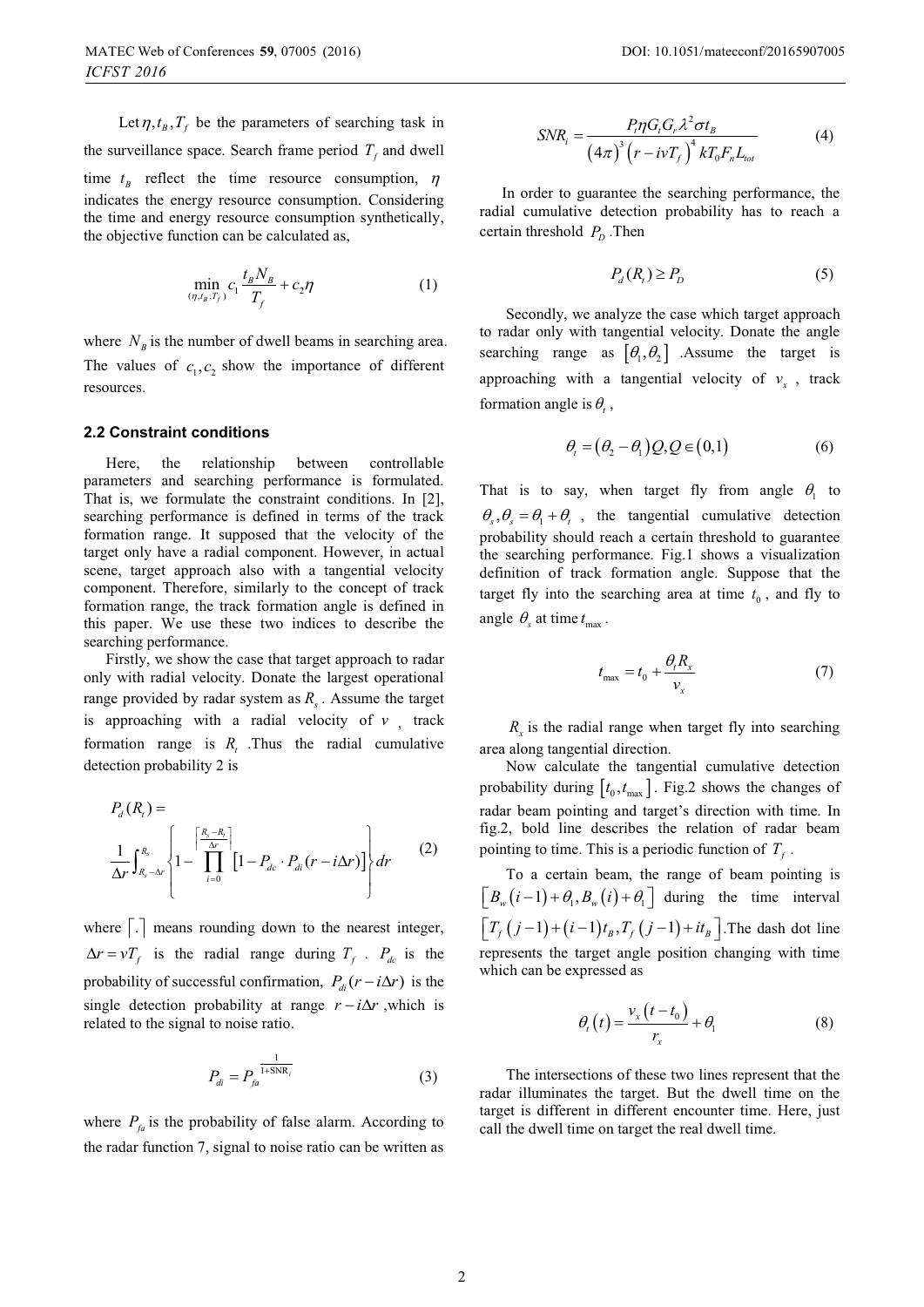

Figure 1. Visualized definition of track formation angle.



Figure 2. Changes of radar beam pointing and target's direction with time

 As the total number of searching beam is *I* during  $[t_0, t_{\text{max}}]$ , then we can obtain the tangential cumulative detection probability as,

$$
\prod_{n_{\text{count}}=1}^{I} \bigg[1 - P_{dc} \cdot P_{d}\left(t_{B}^{'}\left(t_{0}\right), n_{\text{count}}\right)\bigg] \tag{9}
$$

Where

$$
I = I_1 + I_2 \tag{10}
$$

$$
I_1 = \left\lceil \frac{\left(t_{\text{max}} - t_0\right)}{T_f} \right\rceil * N_B = \left\lceil \frac{\theta_{\text{max}} r_x}{v_x T_f} \right\rceil * N_B \tag{11}
$$

$$
I_2 = \min\left[\bmod\left(\frac{(t_{\text{max}} - t_0)}{T_f}\right) * T_f / t_B, N_B\right] \tag{12}
$$

Where  $t_{B}^{\prime}$  can be calculated as follows.

Supposing at  $t_0$  moment, target fly into the searching area with angle position  $\theta_1$ . At this time, the serial number of dwell beam is  $n_0$ .

$$
n_0 = \begin{cases} \left\lfloor \frac{t_0}{t_B} \right\rfloor, & \frac{t_0}{t_B} < N_B\\ 0, & \frac{t_0}{t_B} > N_B \end{cases} \tag{13}
$$

Then start the beam counter  $n_{count}$ , which is started from 0 and finished in  $I-1$ . So to the  $n_{count}$ -th beam, the counter of search frame period  $n_{T_c}$  is

$$
n_{T_f} = \left\lfloor \frac{n_0 + n_{count}}{N_B} \right\rfloor \tag{14}
$$

The radar beam serial number  $n_{search}$  ( $n_{search} \ge 1$ ) is

$$
n_{search} = \begin{cases} N_B, & n_0 + n_{count} = kN_B, \\ \text{mod} \left( \frac{n_0 + n_{count}}{N_B} \right), & else, \end{cases}
$$
 (15)

where  $k = 1, 2, \dots$ . The beam pointing is

$$
\left[\theta_{s1},\theta_{s2}\right] = \left[\theta_1 + \left(n_{search} - 1\right)B_w, \theta_1 + n_{search}B_w\right] \quad (16)
$$

The beam acting time is

$$
\begin{aligned} \left[t_{s1}, t_{s2}\right] &= \\ \left[\left(n_{T_f} - 1\right)T_f + \left(n_{search} - 1\right)t_B, \left(n_{T_f} - 1\right)T_f + n_{search}t_B\right] \end{aligned} \tag{17}
$$

Assuming in the moment interval  $\lceil \tilde{t}_1, \tilde{t}_2 \rceil$ , target is illuminated by radar, so its beam position is between  $\left[\theta_{s_1}, \theta_{s_2}\right]$ . The  $\left[\tilde{t}_1, \tilde{t}_2\right]$  can be solved by

$$
\theta_{s_1} = \frac{v(\tilde{t}_1 - t_0)}{r} + \theta_1, \ \theta_{s_2} = \frac{v(\tilde{t}_2 - t_0)}{r} + \theta_1 \qquad (18)
$$

If  $[t_{s_1}, t_{s_2}]$  and  $[\tilde{t}_1, \tilde{t}_2]$  intersect, the real dwell time  $t_B$ <sup>'</sup> is the length of intersection. If the intersection is empty, the target is not illuminated. That is,  $t_B' = 0$  and  $P_{d}\left(t_{B}^{'}\right)=0$ .

However, the calculation above supposes that  $t_0$  is known. In actual scene, it is a random variable, which is assumed to be uniform in general case. Therefore, the statistical tangential cumulative detection probability can be written as

$$
P_d(\theta_t) = \frac{1}{T_f} \int_0^{T_f} \left\{ 1 - \prod_{n_{count}=1}^l \left[ 1 - P_{dc} \cdot P_d \left( t_{B}^{'}(t), n_{count} \right) \right] \right\} dt \quad (19)
$$

Furthermore, we have time constraint,

$$
\frac{N_{B}t_{B}}{T_{f}} \le 1\tag{20}
$$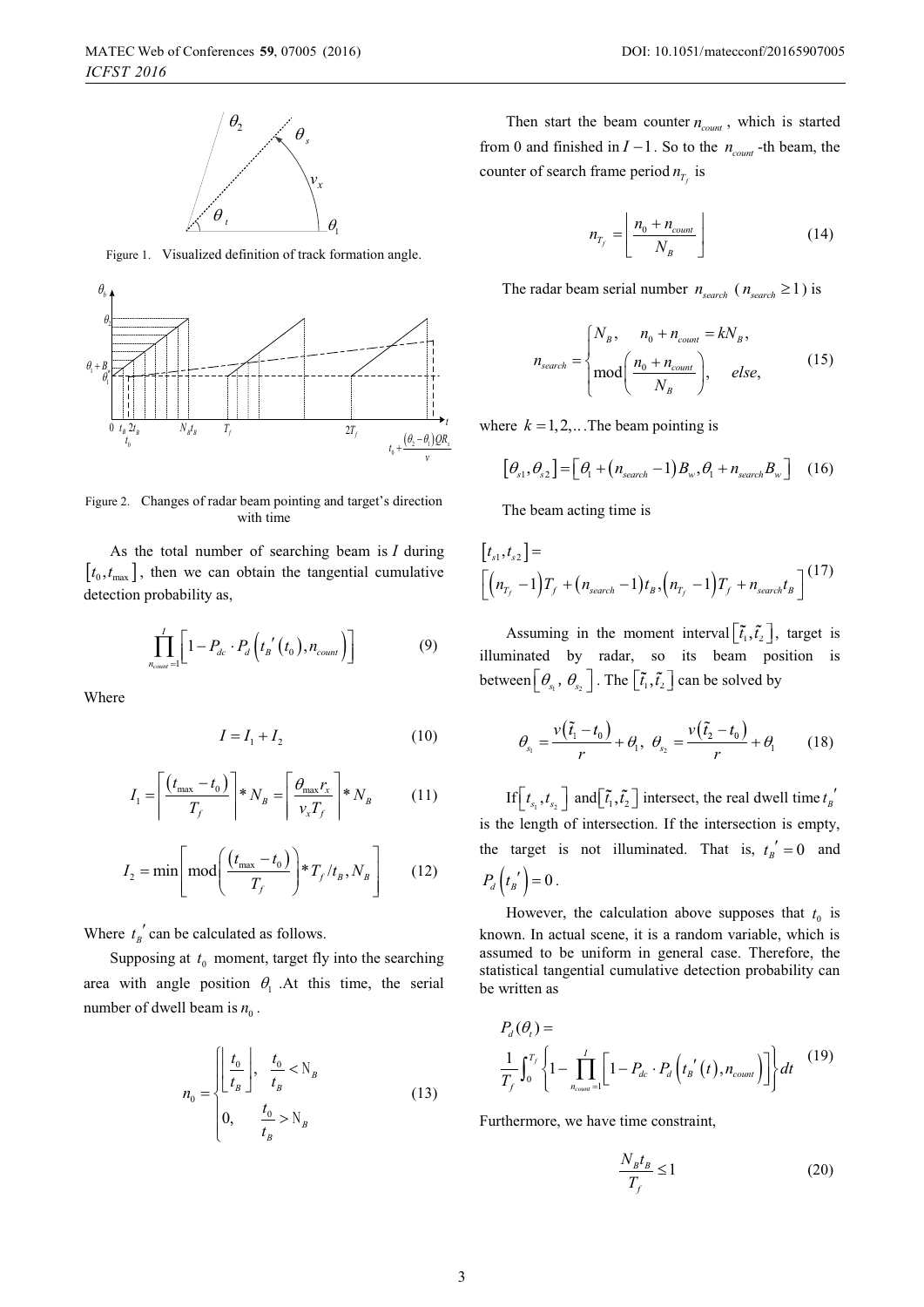This means the time use factor should less than 1. So the resource management optimization model of phased radar in searching mode can be given by,

$$
\min_{(\eta, t_B, T_f)} c_1 \frac{t_B N_B}{T_f} + c_2 \eta
$$
\n
$$
s.t. \begin{cases}\nP_d(R_t) \ge P_D \\
P_d(\theta_{\text{max}}) \ge P_D \\
\frac{N_B t_B}{T_f} \le 1\n\end{cases}
$$
\n(21)

# **3 Genetic algorithm solving optimization model**

 As described in Eq.21 the formulated resource management optimization model is nonlinear. Genetic algorithm [8] is one kind of adaptive random searching algorithms that simulate the evolution process and mechanism in nature to solve the optimization problems, it can automatically gain and simulate the knowledge about search-space, therefore, find the best solution. Based on the genetic algorithm, the resource management algorithm for phased radar is obtained. Fig.3 shows the flow chart of it.

 The value of objective function is considered as the adaptive value of genetic algorithm. The smaller the value of objective function is, the greater the adaptive value can be. If there is no individual to meet all the constraints in the initial population, we can continue to crossover and mutate to rebuild a new population until appropriate individual appears. When the evolutional generation has approached its maximal value, the algorithm ends. Otherwise the reorganized population will continue circulating.

### **4 Simulation**

Consider a uniformly linear array with  $M = 256$ , where the unit gap is the half of the wavelength. Here, constant parameters include wavelength  $\lambda = 5.45$ *cm*, Boltzmanns constant  $k = 1.38 \times 10^{-23} J/K$ , standard temperature  $T = 230K$ , noise figure  $F = 2$ , and the effective area duty ratio of antenna  $\eta_e = 0.5$ . The angle range of the searching section is  $\left[-40^\circ, 40^\circ\right]$ , the largest operational range is  $R_s = 200$ *km*. In case of Swelling-I, set the average RCS of target to be  $1m^2$ , the probability of false alarm to be  $P_{fa} = 10^{-6}$ , the threshold of  $P_D = 0.95$  .The radial velocity and tangential velocity are the same as  $v_r = v_t = 1.5 Ma$ . The weighting of different resource are  $c = 0.5$ ,  $c = 0.5$ . Signal duty circle changes in  $\eta \in [0, 0.25]$ , dwell time changes in

 $t_B \in [0,26]$  *ms* and search frame period is chosen in  $T_f \in [0,20]$  *s*. In genetic algorithm, the number of individuals in population is 1000, the maximal number of



Figure 3. The flow chart of genetic algorithm

generations is 300, the crossover probability is 0.7, and the mutation probability is 0.05, its generational gap is 0.95. Firstly, we only considered the radial cumulative detection probability and time constriction. Fig.4 to Fig.6 are the changing curves of the dwell time, the search frame period and the signal duty circle respectively. When track formation range is small, radar can accumulate many times, in other words, the desired single detection probability is reduced. With the increase of track formation range, in order to meet the requirement of radial cumulative detection probability, the search frame should be smaller. In Fig.4, the dwell time increased before 120km, and then keeps the maximum. Fig.5 shows the changing tendency of search frame period. When track formation range is larger than 120km, search frame period becomes smaller to increase the accumulation times. The signal duty circle increase just as Fig.6 shows.

Then, use these optimal parameters values to calculate the tangential cumulative detection probability. Suppose the  $Rx=30km, Q=0.3$ . The result is showing in Fig.7.

As we can see from Fig.7.,the tangential cumulative detection probability is less than 0.95 before 150km, so above parameters allocation cannot guarantee the required searching performance. So we should consider all the constraint conditions, including the radial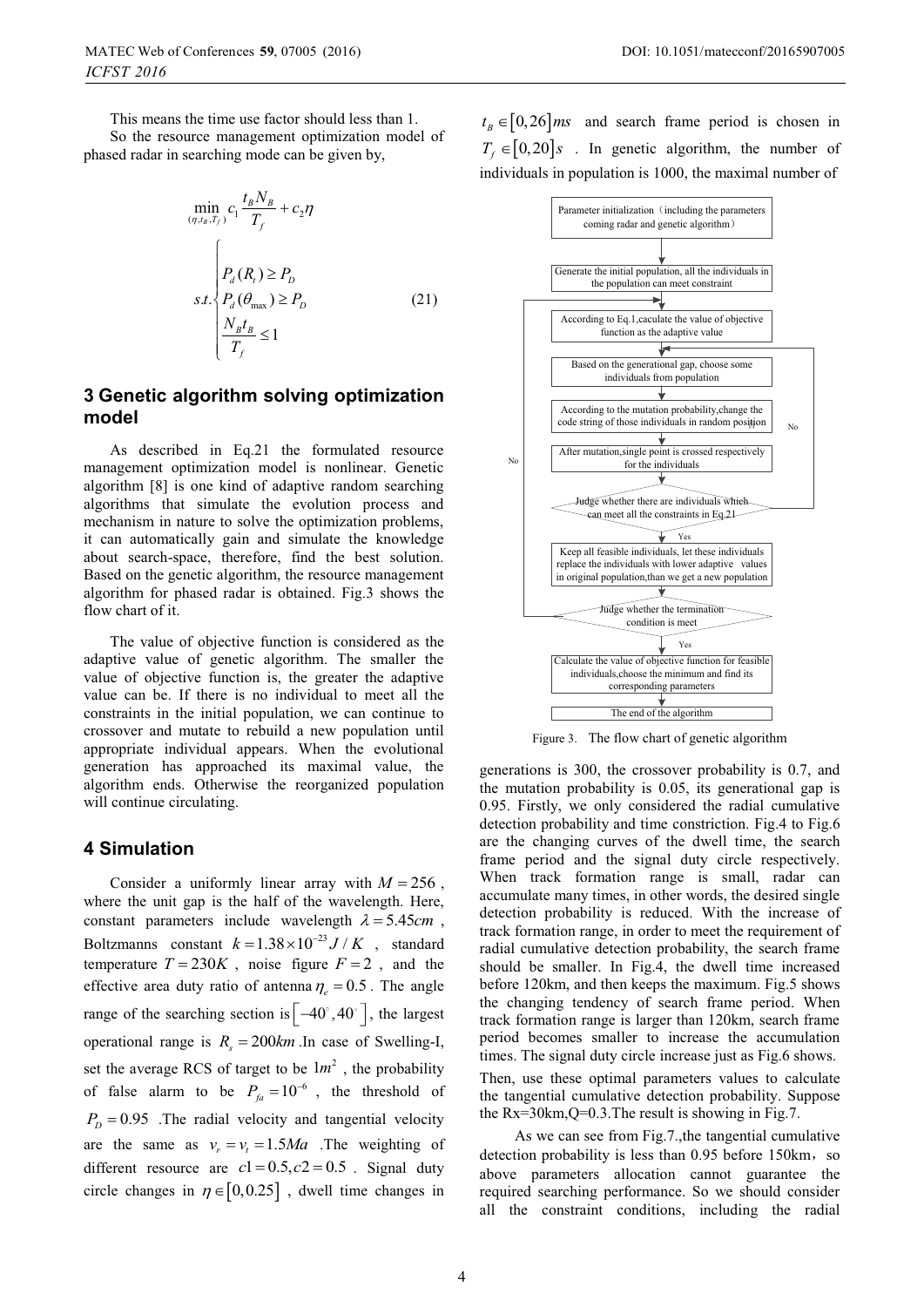cumulative detection probability, tangential cumulative detection probability and time limit.

In actual scene, the track formation range and track formation angle is always known. However, the radial range when target fly into searching area along tangential direction is a random variable. So the following results are the optimal parameters in different  $R_{r}$ . Here, we suppose  $R<sub>t</sub> = 140$ *km*,  $Q = 0.3$ . Fig.8 to Fig.10 are the changing curves of the dwell time, the search frame period and the signal duty circle respectively. Parameters fluctuated at certain value in a small range. From the result we can see,  $R<sub>r</sub>$  doesn't have great influences when  $R<sub>x</sub>$  is larger than  $40km$ . So we choose dwell time as 26ms, the search frame period as 14.7s, and signal duty circle as 22.3%. However, when  $R_{\nu}$  is less than 40km, the dwell time is less than 24ms, and the search frame period is less than 13s.So in order to meet the required searching performance, we choose dwell time as 24ms, the search frame period as 8.2s, and signal duty circle as 21.3% when  $R_{\nu}$  is less than 40km.



Fig.4. The relationship between dwell time and Rt



Fig.5. The relationship between search frame period and Rt



Fig.6. The relationship between signal duty circle and Rt(left) Fig.7 The relationship between tangential cumulative detection probability and track formation range (right)



Fig.8. The relationship between dwell time and Rx (left) Fig.9. The relationship between search frame period and Rx(right)



Fig.10. The relationship between signal duty circle and Rx

### **5 Conclusions**

The resource management of phased array radar in searching mode is vital for the multifunction of it. An optimal mode is formulated whose objection is to minimize the total recourse consumption and constraint conditions include tangential cumulative detection probability, radial cumulative detection probability and time limit. The consideration of tangential cumulative detection probability is the main contribution here. The calculation of the tangential cumulative detection probability is given in detail. The constraint considered in this model can guarantee a more reliably searching performance. Simulation results demonstrate the necessity of the tangential constraint and the effectively of the resulting resource management algorithm

### **References**

- 1. Michael Zatman. "Radar Resource Management for UESA,". IEEE International Conf, 2002, 73-76
- 2. E. R. Billam, "Parameter optimisation in phased array radar," in Real-Time Management of Adaptive Radar Systems, IEE Colloquium on, London, 1992, pp. 34-37.
- 3. E. R. Billam, "Design and performance considerations in modern phased array radar," IEE Colloquium on, London, 1982, pp. 15-19.
- 4. J. B. Lu, W. D. Hu, and W. X. Yu, "Research on optimal search performance of phased array radars with limited resources," Systems Engineering and Electronics, Vol.26, No.10, pp. 1388-1390, May 2004.
- 5. L. T. Zhang, D. Li, and G. Y. Wang, "A study on search parameters in phased radar," Modern Radar, Vol.30, No.10, pp. 20-25, October 2008.
- 6. H. R. Zhang, H. W. Yang, and W. X. Yu, "Design of optimal search operation parameters for phased array radar," Acta Armamentarii, vol. 33, no. 9, pp. 1062-1065, Sep.2012.